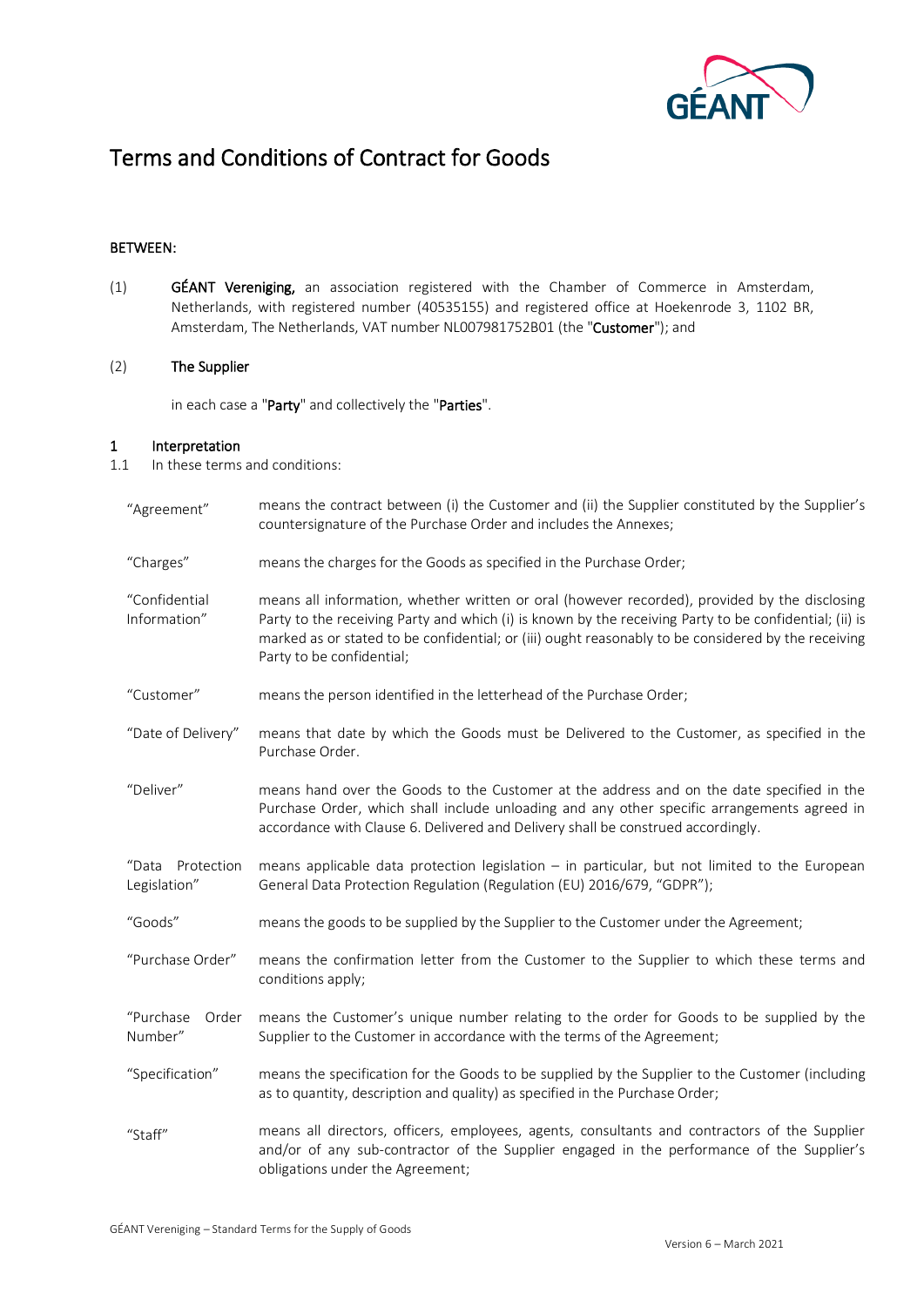

"Staff Vetting Procedures" means vetting procedures that accord with good industry practice or, where applicable, the Customer's procedures for the vetting of personnel as provided to the Supplier from time to time;

"Supplier" means the person named as Supplier in the Purchase Order;

"VAT" means value added tax; and

"Working Day" means a day (other than a Saturday or Sunday) on which banks are open for business in the Netherlands.

- 1.2 In these terms and conditions, unless the context otherwise requires:
	- 1.2.1 references to numbered clauses are references to the relevant clause in these terms and conditions;
	- 1.2.2 any obligation on any Party not to do or omit to do anything shall include an obligation not to allow that thing to be done or omitted to be done;
	- 1.2.3 the headings to the clauses of these terms and conditions are for information only and do not affect the interpretation of the Agreement;
	- 1.2.4 any reference to an enactment includes reference to that enactment as amended or replaced from time to time and to any subordinate legislation or bylaw made under that enactment; and
	- 1.2.5 the word 'including' shall be understood as meaning 'including without limitation'.

## <span id="page-1-1"></span>2 Basis of Agreement

- 2.1 The Purchase Order constitutes an offer by the Customer to purchase the Goods subject to and in accordance with the terms and conditions of the Agreement.
- 2.2 The offer comprised in the Purchase Order shall be deemed to be accepted by the Supplier on receipt by the Customer of a copy of the Purchase Order countersigned by the Supplier within seven [7] days of the date of the Purchase Order.

#### <span id="page-1-0"></span>3 Supply of Goods

- 3.1 In consideration of the Customer's Agreement to pay the Charges, the Supplier shall supply the Goods to the Customer subject to and in accordance with the terms and conditions of the Agreement.
- <span id="page-1-2"></span>3.2 In supplying the Goods, the Supplier shall co-operate with the Customer in all matters relating to the supply of Goods and comply with all the Customer's instructions.
- <span id="page-1-3"></span>3.3 The Supplier shall supply the Goods in accordance with the Specification. The Supplier warrants, represents, undertakes and guarantees that the Goods supplied under the Agreement shall:
	- 3.3.1 be free from defects (manifest or latent), in materials and workmanship and remain so for twelve (12) months after Delivery;
	- 3.3.2 be of satisfactory quality and comply with any applicable statutory and regulatory requirements relating to the manufacture, labelling, packaging, storage, handling and delivery of the Goods;
	- 3.3.3 conform with the specifications (including the Specification), drawings, descriptions given in quotations, estimates, brochures, sales, marketing and technical literature or material (in whatever format made available by the Supplier) supplied by, or on behalf of, the Supplier;
	- 3.3.4 be free from design defects. The Supplier acknowledges and agrees that the approval by the Customer of any designs provided by the Supplier shall not relieve the Supplier of any of its obligations under this sub-clause;
	- 3.3.5 be fit for any purpose held out by the Supplier or made known to the Supplier by the Customer expressly or by implication, and in this respect the Customer relies on the Supplier's skill and judgement; and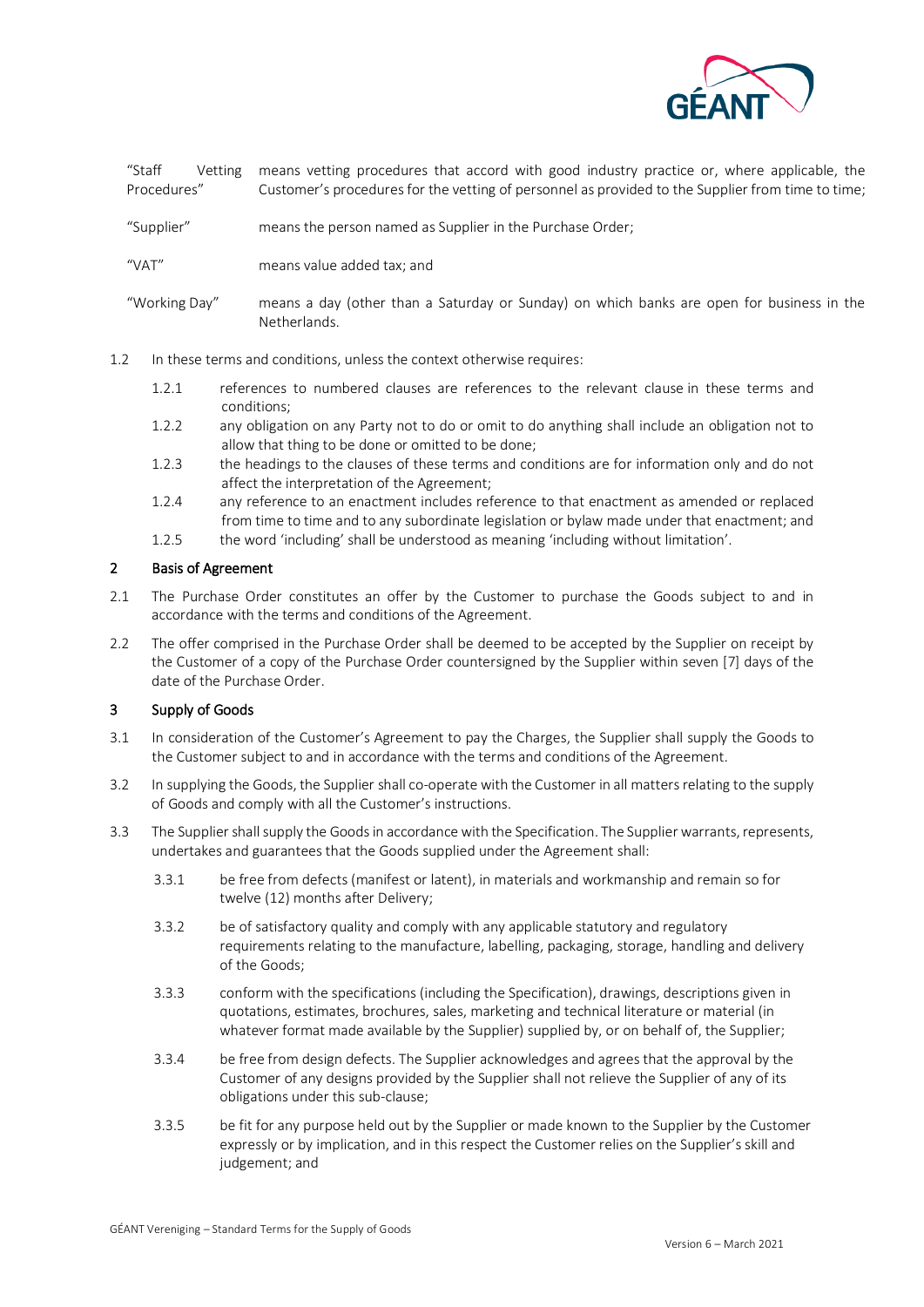

3.3.6 the Supplier itself shall, comply with all applicable laws.

## 4 Charges, Payment and Recovery of Sums Due

- 4.1 The Charges for the Goods shall be as set out in the Purchase Order and shall be the full and exclusive remuneration of the Supplier in respect of the supply of the Goods. Unless otherwise agreed in writing by the Customer, the Charges shall include every cost and expense of the Supplier directly or indirectly incurred in connection with the supply of the Goods, including but not limited to the costs of packaging, insurance, delivery, unloading, stacking and carriage.
- 4.2 All amounts stated are exclusive of VAT. The Customer shall, following the receipt of a valid VAT invoice as outlined in clause 4.4, pay to the Supplier a sum equal to the VAT chargeable in respect of the Goods.
- 4.3 All payments made by the Customer shall be made by bank transfer to the bank account indicated in the contract or by separate official Supplier notification. Payments will be free and clear of all bank charges imposed by the Customer bank. For the avoidance of doubt, the Customer is not responsible for any charges imposed by the Suppliers' bank or any intermediary bank required by the Supplier.
- 4.4 Following Delivery of the Goods to the Customer, the Supplier shall invoice the Customer as specified in the Agreement. Each invoice shall include such supporting information required by the Customer to verify the accuracy of the invoice, including without limitation the relevant Purchase Order Number and a breakdown of the Goods supplied in the invoice period.
- 4.5 In consideration of the supply of the Goods by the Supplier, the Customer shall pay the Supplier the invoiced amounts no later than thirty (30) days after verifying that the invoice is valid and undisputed and includes a valid Purchase Order Number.
- 4.6 If the Customer fails to consider and verify an invoice in a timely fashion the invoice shall be regarded as valid and undisputed for the purpose of paragraph 4.5 after a reasonable time has passed.
- 4.7 If there is a dispute between the Parties as to the amount invoiced, the Customer shall pay the undisputed amount. The Supplier shall not suspend the supply of the Goods unless the Supplier is entitled to terminate the Agreement for a failure to pay undisputed sums in accordance with claus[e 16.3.](#page-8-0) Any disputed amounts shall be resolved through the dispute resolution procedure detailed in clause [19.](#page-9-0)
- 4.8 If a payment of an undisputed amount is not made by the Customer by the date as mentioned in clause 4.5, then the Customer shall pay the Supplier a percentage at the statutory interest rate
- 4.9 Where the Supplier enters into a sub-contract, in accordance with Section 9, the Supplier shall include in that sub-contract:
	- 4.9.1 provisions having the same effects as clauses 4.3 to 4.8 of this Agreement; and
	- 4.9.2 a provision requiring the counterparty to that sub-contract to include in any sub-contract which it awards provisions having the same effects as 4.3 to 4.8 of this Agreement.
	- 4.9.3 In this clause 4.9, "sub-contract" means a contract between two (2) or more suppliers, at any stage of remoteness from the Authority in a subcontracting chain, made wholly or substantially for the purpose of performing (or contributing to the performance of) the whole or any part of this Agreement.
- 4.10 If any sum of money is recoverable from or payable by the Supplier under the Agreement (including any sum which the Supplier is liable to pay to the Customer in respect of any breach of the Agreement), that sum may be deducted unilaterally by the Customer from any sum then due, or which may come due, to the Supplier under the Agreement or under any other agreement or contract with the Customer. The Supplier shall not be entitled to assert any credit, set-off or counterclaim against the Customer in order to justify withholding payment of any such amount in whole or in part.

## 5 Cancellation

5.1 The Customer shall have the right to cancel the order for the Goods, or any part of the Goods, which have not yet been delivered to the Customer. The cancellation shall be made in writing.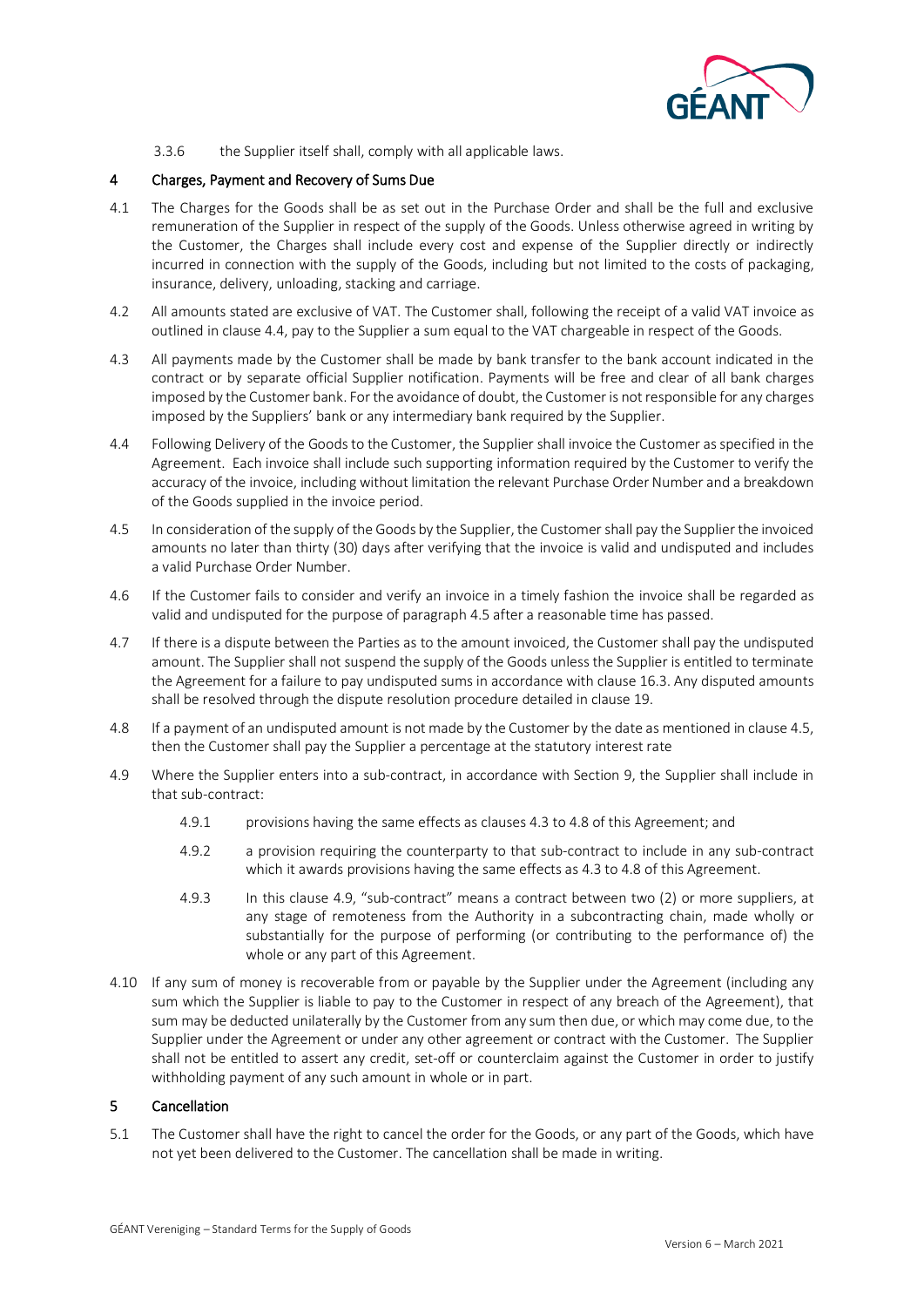

- 5.2 Without prejudice to the generality of the foregoing, the Customer shall solely pay Charges or part of the Charges for Goods which:
	- 5.2.1 have been Delivered to the Customer; or
	- 5.2.2 are already in transit on the deemed date of service of the notice of cancellation, and the costs of materials which the Supplier has purchased to fulfil the order for the Goods and which cannot be used for other orders or be returned to the supplier of those materials for a refund.
- 5.3 For the avoidance of doubt the Customer shall not be liable for any loss of anticipated profits or any consequential loss.

## <span id="page-3-0"></span>6 Delivery

- 6.1 The Supplier shall deliver the Goods to the Customer on or by the Date of Delivery. Unless otherwise agreed in writing by the Customer, Delivery shall be on the date and to the address specified in the Purchase Order. Delivery of the Goods shall be completed once the completion of unloading the Goods from the transporting vehicle at the Delivery address has taken place and the Customer has signed for the Delivery.
- 6.2 Any access to the Customer's premises and any labour and equipment that may be provided by the Customer in connection with Delivery of the Goods shall be provided.
- 6.3 The Customer does not accept any liability in respect of any actions, claims, costs and expenses incurred by third parties during delivery for any loss of damages to the extent that such loss or damage is not attributable to the negligence or other wrongful act of the Customer or its servant or agent. The Supplier shall indemnify the Customer in respect of any actions, suits, claims, demands, losses, charges, costs and expenses, which the Customer may suffer or incur as a result of or in connection with any damage or injury (whether fatal or otherwise) occurring in the course of Delivery or installation to the extent that any such damage or injury is attributable to any act or omission of the Supplier or any of his sub-Suppliers.
- 6.4 Delivery of the Goods shall be accompanied by a delivery note which shows the Purchase Order Number and the type and quantity of the Goods and, in the case of part Delivery, the outstanding balance remaining to be delivered.
- 6.5 Unless otherwise stipulated by the Customer in the Purchase Order, Deliveries shall only be accepted by the Customer on Working Days and during normal business hours.
- 6.6 Where (i) the Supplier fails to Deliver the Goods or part of the Goods or (ii) the Goods or part of the Goods do not comply with the provisions of clause [3,](#page-1-0) then, without limiting any of its other rights or remedies implied by statute or common law, the Customer shall be entitled:
	- 6.6.1 to terminate the Agreement;
	- 6.6.2 request the Supplier, free of charge, to deliver substitute Goods within the timescales specified by the Customer;
	- 6.6.3 to require the Supplier, free of charge, to repair or replace the rejected Goods, or to provide a full refund of the price of the rejected Goods (if paid);
	- 6.6.4 to reject the Goods (in whole or part) and return them to the Supplier at the Supplier's own risk and expense and the Customer shall be entitled to a full refund on those Goods or part of Goods duly returned;
	- 6.6.5 to buy the same or similar Goods from another supplier and recover any expenses from Supplier incurred in respect of buying the goods from another supplier which shall include but not be limited to administration costs, chargeable staff time and extra delivery costs.

## 7 Property and Guarantee of Title

7.1 Without prejudice to any other rights or remedies of the Customer, title and risk in the Goods shall pass to the Customer when Delivery of the Goods is completed in accordance with clause 6.1 (including off-loading and stacking).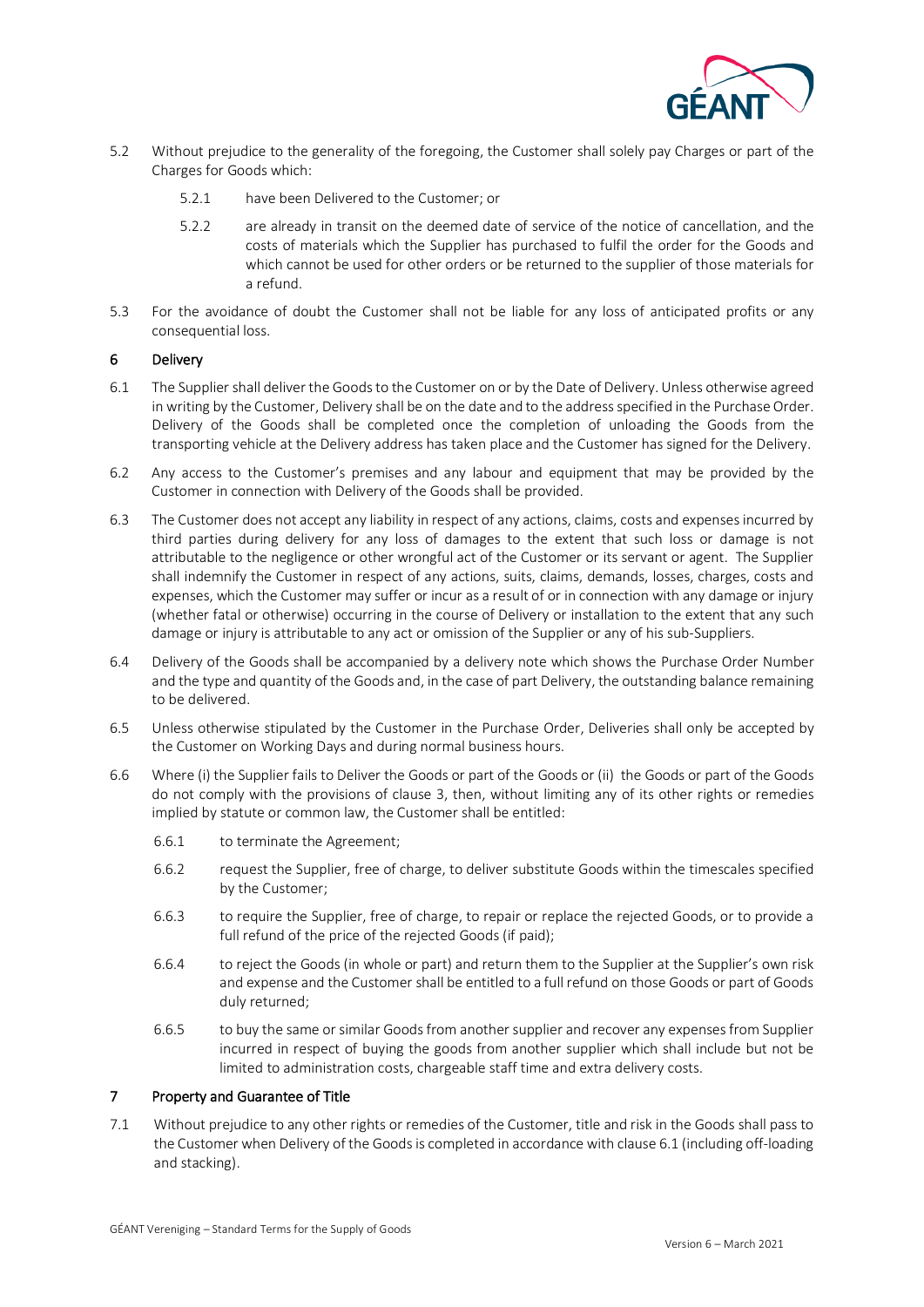

## 7.2 The Supplier warrants that:

- 7.2.1 it has full clear and unencumbered title to all the Goods;
- 7.2.2 at the date of Delivery of any of the Goods it shall have full and unrestricted right, power and authority to sell, transfer and deliver all of the Goods to the Customer. On Delivery the Customer shall acquire a valid and unencumbered title to the Goods.

## <span id="page-4-2"></span>8 Staff

- 8.1 If the Customer reasonably believes that any of the Staff are unsuitable to undertake work in respect of the Agreement, it may, by giving written notice to the Supplier:
	- 8.1.1 refuse admission to the relevant person(s) to the Customer's premises;
	- 8.1.2 direct the Supplier to end the involvement in the provision of the Goods of the relevant person(s); and/or
	- 8.1.3 require that the Supplier replace any person removed under this clause with another suitably qualified person and procure that any security pass issued by the Customer to the person removed is surrendered,

and the Supplier shall comply with any such notice.

- <span id="page-4-1"></span>8.2 The Supplier shall:
	- 8.2.1 ensure that all Staff are vetted in accordance with the Staff Vetting Procedures and, if requested, comply with the Customer's Staff Vetting Procedures as supplied from time to time;
	- 8.2.2 if requested, provide the Customer with a list of the names and addresses (and any other relevant information) of all persons who may require admission to the Customer's premises in connection with the Agreement; and
	- 8.2.3 procure that all Staff comply with any rules, regulations and requirements reasonably specified by the Customer.

## 9 Assignment and Sub-Contracting

- 9.1 The Supplier shall not assign, sub-contract, novate or in any way dispose of the benefit and/ or the burden of the Agreement or any part of the Agreement without the written consent of the Customer. The Customer may, in addition to clause 4.8, in the granting of such consent, provide for additional terms and conditions relating to such assignment, sub-contract, novation or disposal. The Supplier shall be responsible for the acts and omissions of its sub-contractors as though those acts and omissions were its own.
- 9.2 Where the Customer has consented to the placing of sub-contracts, the Supplier shall, at the request of the Customer, send copies of each sub-contract, to the Customer as soon as is reasonably practicable.
- 9.3 The Customer may assign, novate, or otherwise dispose of its rights and obligations under the Agreement without the consent of the Supplier provided that such assignment, novation or disposal shall not increase the burden of the Supplier's obligations under the Agreement.

## 10 Intellectual Property and Indemnity

- <span id="page-4-0"></span>10.1 The Supplier grants the Customer a perpetual, royalty-free, irrevocable, non-exclusive licence (with the right to sub-licence) to use all intellectual property rights in the Goods or in any materials accompanying the Goods to the extent that it is necessary to fulfil its obligations under this Agreement.
- 10.2 The Supplier shall indemnify, and keep indemnified, the Customer in full against all costs, expenses, damages and losses (whether direct or indirect), including any interest, penalties, and reasonable legal and other professional fees awarded against or incurred or paid by the Customer as a result of or in connection with any claim made against the Customer for actual or alleged infringement of a third party's intellectual property arising out of, or in connection with, the supply or use of the Goods, to the extent that the claim is attributable to the acts or omission of the Supplier or any Staff.
- 10.3 The Customer shall promptly notify the Supplier of any infringement claim made against it relating to any Goods and, subject to any statutory obligation requiring the Customer to respond, shall permit the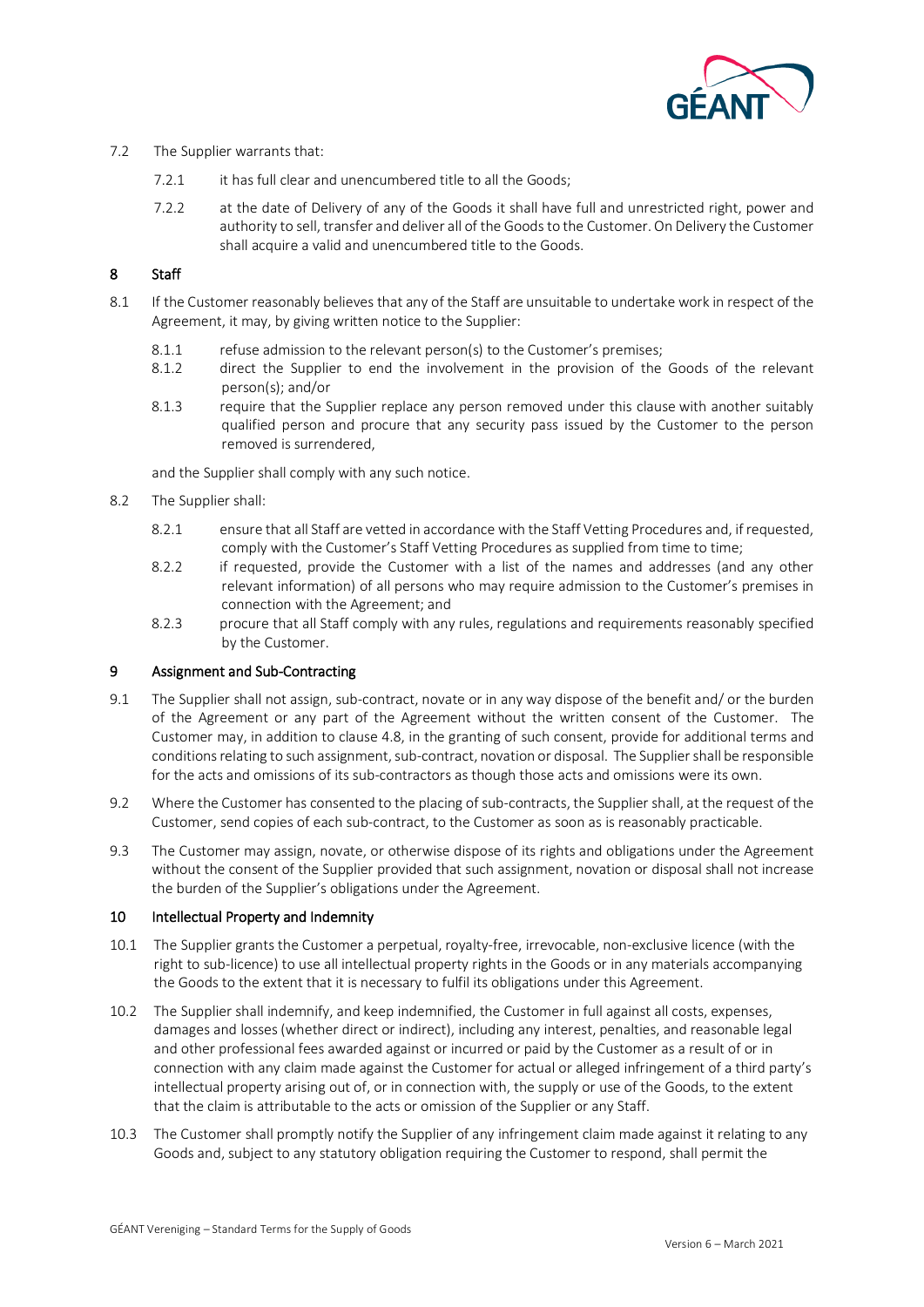

Supplier to have the right, at its sole discretion to assume, defend, settle or otherwise dispose of such claim. The Customer shall give the Supplier such assistance as it may reasonably require to dispose of the claim and shall not make any statement which might be prejudicial to the settlement or defence of the claim.

## 11 Governance and Records

- <span id="page-5-3"></span>11.1 The Supplier shall:
	- 11.1.1 attend progress meetings with the Customer at the frequency and times specified by the Customer and shall ensure that its representatives are suitably qualified to attend such meetings; and
	- 11.1.2 submit progress reports to the Customer at the times and in the format specified by the Customer.
	- 11.2 The Supplier shall keep and maintain until 6 years after the end of the Agreement, or as long a period as may be agreed between the Parties, full and accurate records of the Agreement including the Goods supplied under it, and all payments made by the Customer. The Supplier shall on request afford the Customer or the Customer's representatives such access to those records as may be reasonably requested by the Customer in connection with the Agreement.

## <span id="page-5-2"></span>12 Confidentiality, Transparency and Publicity

- <span id="page-5-1"></span>12.1 Subject to clause [12.2,](#page-5-0) each Party shall:
	- 12.1.1 treat any information made accessible to them by the other Party as Confidential Information, will safeguard it accordingly and not disclose it to any other person without the prior written permission of the disclosing Party; and
	- 12.1.2 not use or exploit the disclosing Party's Confidential Information in any way except for the purposes anticipated under the Agreement.
- <span id="page-5-0"></span>12.2 Notwithstanding clause [12.1,](#page-5-1) a Party may disclose Confidential Information which it receives from the other Party:
	- 12.2.1 where disclosure is requested by the police, by a court decision of a competent jurisdiction or any other law enforcement authority and/ or otherwise required by applicable law;
	- 12.2.2 to its auditors or for the purposes of regulatory requirements;
	- 12.2.3 on a confidential basis, to its professional advisers;
	- 12.2.4 to the Supplier's Staff on a need to know basis to enable performance of their obligations under the Agreement, provided that the Supplier shall ensure that any Staff to whom it discloses Confidential Information pursuant to this clause 12.2.4 shall observe the Supplier's confidentiality obligations under the Agreement; and
	- 12.2.5 where the receiving Party is the Customer:
		- (a) on a confidential basis to the employees, agents, consultants and contractors of the Customer;
		- (b) on a confidential basis to any of its GEANT shareholders, the European National Research and Education Network providers (NRENs);
		- (c) to the extent that the Customer (acting reasonably) deems disclosure necessary or appropriate in the course of carrying out its public functions; or
		- (d) in accordance with clause 13.

and for the purposes of the foregoing, references to disclosure on a confidential basis shall mean disclosure subject to a confidentiality agreement or arrangement containing terms no less stringent than those placed on the Customer under this clause 12.

12.3 The Supplier shall take reasonable steps to ensure that the Staff shall not, make any press announcement or publicise the Agreement or any part of the Agreement in any way, except with the prior written consent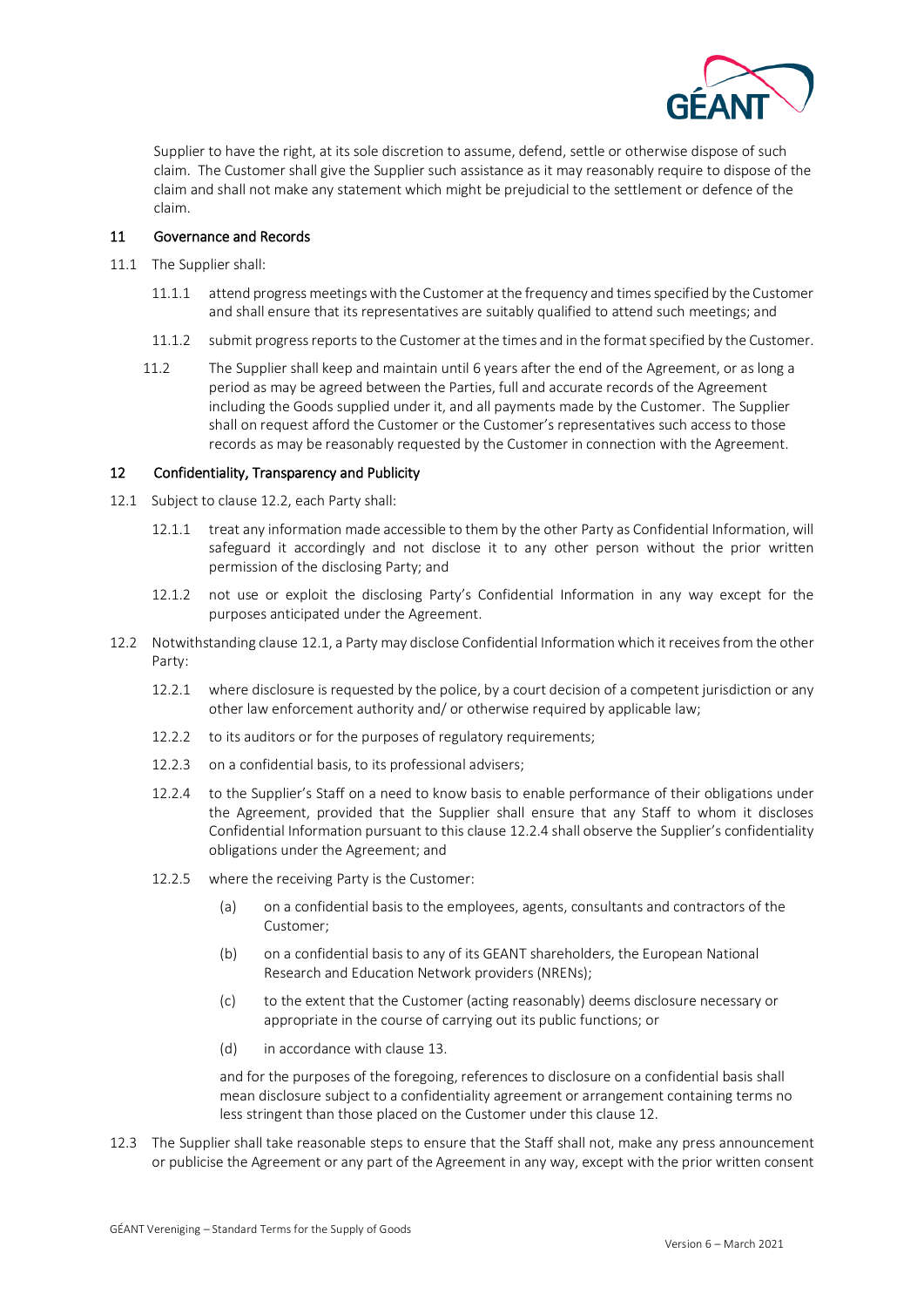

of the Customer.

## <span id="page-6-0"></span>13 Processing of Personal Data and Security of Data

- 13.1 The terms used hereunder shall have the same meaning as provided in the GDPR.
- 13.2 As a result of the Agreement, the Supplier may process personal data from the Customer in the capacity of processor and/or controller, to be determined by Customer in its sole discretion.
- 13.3 Where the Supplier processes personal data from the Customer in the capacity of controller, the Supplier shall:
	- 13.3.1 guarantee that it fully complies with the provisions in this clause 13 and applicable data protection legislation (including the GDPR);
	- 13.3.2 keep the personal data confidential and shall not disclose the personal data in any way to any of its employees or third party without the prior written approval of the Customer, except where such disclosure is required for the performance of the Agreement, or where the Personal Data need to be disclosed to a competent public authority to comply with an EU member state legal obligation or as required for audit purposes.
	- 13.3.3 ensure that it has in place appropriate technical and organisational measures to protect the personal data against accidental or unlawful destruction, loss, alteration, unauthorised disclosure of, or access to personal data transmitted, stored or otherwise processed;
	- 13.3.4 provide the Customer with such information as the Customer may reasonably request to satisfy itself that the Supplier is complying with its obligations related to personal data;
	- 13.3.5 provide all such co-operation and information as the Customer may reasonably require in order to comply with its obligations under applicable data protection legislation, such as, without limitation, performing data protection impact assessments, responding to data subject requests and handling security incidents; and
	- 13.3.6 indemnify and keep indemnified the Customer against all claims, proceedings and/or actions brought by a competent public authority and/or data subject against the Customer with respect to the processing by the Supplier of the personal data received from the Customer or arising out of any breach by the Supplier and/or its processors of its data protection obligations under this clause 13;
- 13.4 Where the Supplier processes personal data from the Customer in the capacity of processor, the Supplier shall, in order to comply with Article 28(3) of the GDPR, be bound by the data processing agreement as defined in the Annex 3 to the Agreement. The Parties agree to Populate Schedule 1 of Annex 3 and exchange signed copies, in advance of any processing.

## <span id="page-6-1"></span>14 Liability

- 14.1 The Supplier shall not be responsible for any injury, loss, damage, cost or expense suffered by the Customer if and to the extent that it is caused by the negligence or wilful misconduct of the Customer or by breach by the Customer of its obligations under the Agreement.
- 14.2 Subject always to clause [14.3](#page-7-0) and 14.4:
	- 14.2.1 the aggregate liability of the Supplier in respect of all defaults, claims, losses or damages howsoever caused, whether arising from breach of the Agreement, the supply or failure to supply of the Goods, misrepresentation (whether tortuous or statutory), tort (including negligence), breach of statutory duty or otherwise shall in no event exceed a sum equal to 125% of the Charges paid or payable to the Supplier; and
	- 14.2.2 except in the case of claims arising under clauses [10.1](#page-4-0) and 19.3, in no event shall either Party be liable to the other Party for any:
		- (a) loss of profits;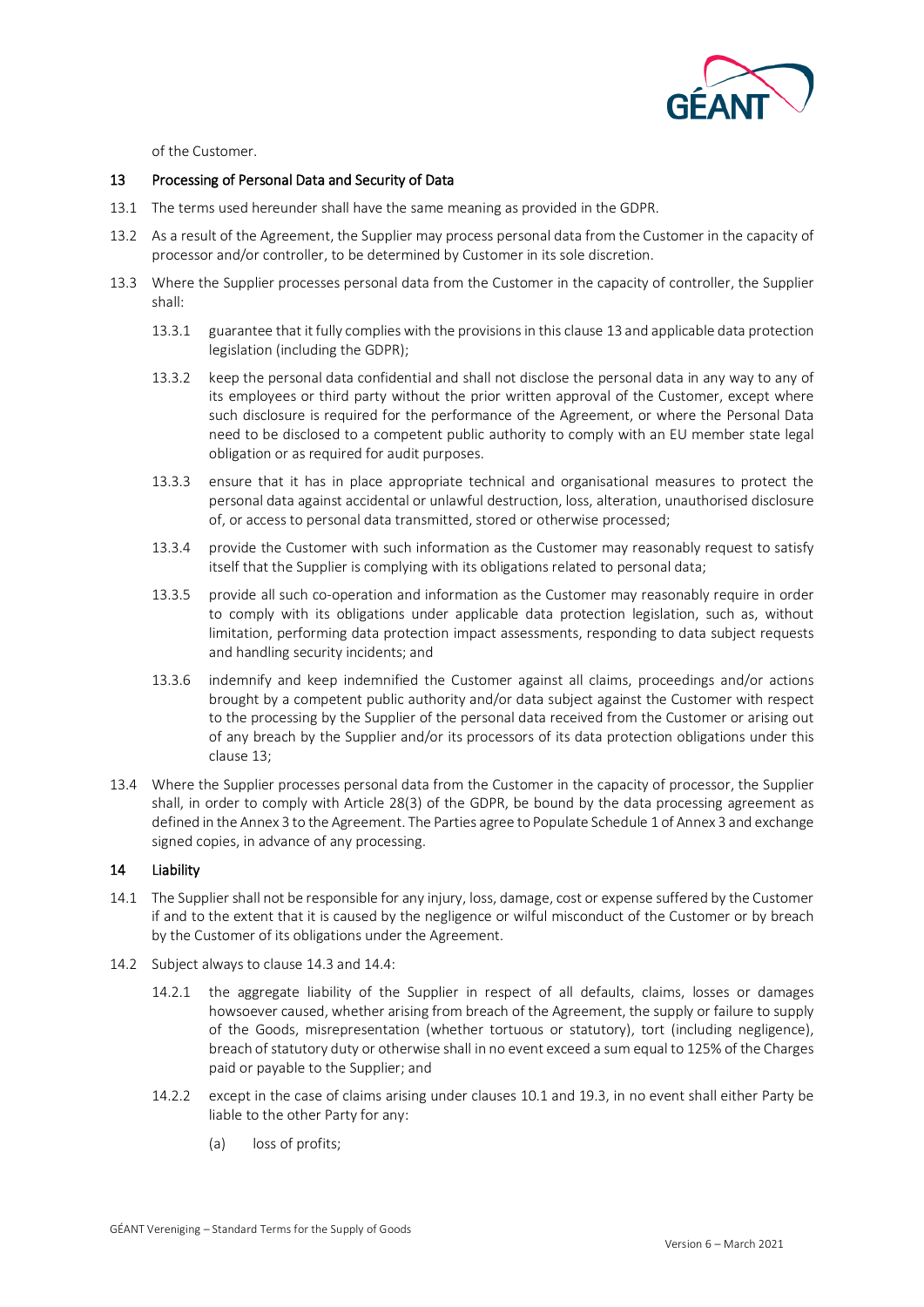

- (b) loss of business;
- (c) loss of revenue;
- (d) loss of or damage to goodwill;
- (e) loss of savings (whether anticipated or otherwise); and/or
- (f) any indirect, special or consequential loss or damage.
- <span id="page-7-0"></span>14.3 Nothing in the Agreement shall be construed to limit or exclude either Party's liability for:
	- 14.3.1 death or personal injury caused by its negligence or that of its Staff;
	- 14.3.2 fraud or fraudulent misrepresentation by it or that of its Staff;
	- 14.3.3 any other matter which, by law, may not be excluded or limited.
- 14.4 The Supplier's liability under the indemnity in clauses 10.2, 13,3,6 and 19.3 shall be unlimited.

## <span id="page-7-3"></span>15 Force Majeure

- <span id="page-7-4"></span>15.1 In case of occurrence of events beyond the reasonable control of the Parties, including but not limited to, acts of God (flood, earthquake, tornado, fire, etc.), war, strikes, threats or acts of terrorism or similar acts, disease, pandemic, epidemic, World Health Organisation travel advisory, civil disorder, curtailment of transportation making it inadvisable, impractical, unlawful or impossible to supply the Goods, the Parties shall immediately agree on their further activities under this Agreement and/or re-negotiate the substance of this Agreement.
- 15.2 In case of force majeure, any deposits made for Goods yet to be delivered (advance payments) shall be refunded to the Customer within thirty (30) days of written notice. The Customer shall not be entitled to receive refunds for Goods already delivered, regardless of the occurrence of force majeure.

## 16 Termination

- <span id="page-7-2"></span>16.1 Without prejudice to any other right or remedy it might have, the Customer may terminate the Agreement in whole or in part before Delivery or after Delivery (where only part of Goods have been Delivered) by written notice to the Supplier with immediate effect if the Supplier:
	- 16.1.1 (without prejudice to clause [16.1.5\)](#page-7-1), is in material breach of any obligation under the Agreement which is not capable of remedy;
	- 16.1.2 repeatedly breaches any of the terms and conditions of the Agreement in such a manner as to reasonably justify the opinion that its conduct is inconsistent with it having the intention or ability to give effect to the terms and conditions of the Agreement;
	- 16.1.3 is in material breach of any obligation which is capable of remedy, and that breach is not remedied within thirty (30) days of the Supplier receiving notice specifying the breach and requiring it to be remedied:
	- 16.1.4 undergoes a change of control, which means any transfer of an interest in a party (or any of such party's shareholders), resulting in a natural or legal person having an interest of twenty-five per cent (25%) or more in such party provided such transfer has occurred after the date of execution of the Agreement;
	- 16.1.5 breaches any of the provisions of clause[s 8.2,](#page-4-1) [12,](#page-5-2) 13 and [17;](#page-8-1)
	- 16.1.6 becomes insolvent, or if an order is made or a resolution is passed for the winding up of the Supplier (other than voluntarily for the purpose of solvent amalgamation or reconstruction), or if an administrator or administrative receiver is appointed in respect of the whole or any part of the Supplier's assets or business, or if the Supplier makes any composition with its creditors or takes or suffers any similar or analogous action (to any of the actions detailed in this clause 17.1.6) in consequence of debt in any jurisdiction; or
	- 16.1.7 fails to comply with legal obligations in the fields of environmental, social or labour law.
- <span id="page-7-1"></span>16.2 Upon written notice either Party may terminate this Agreement in its entirety, and without liability, due to force majeure in accordance with the terms of clause 15.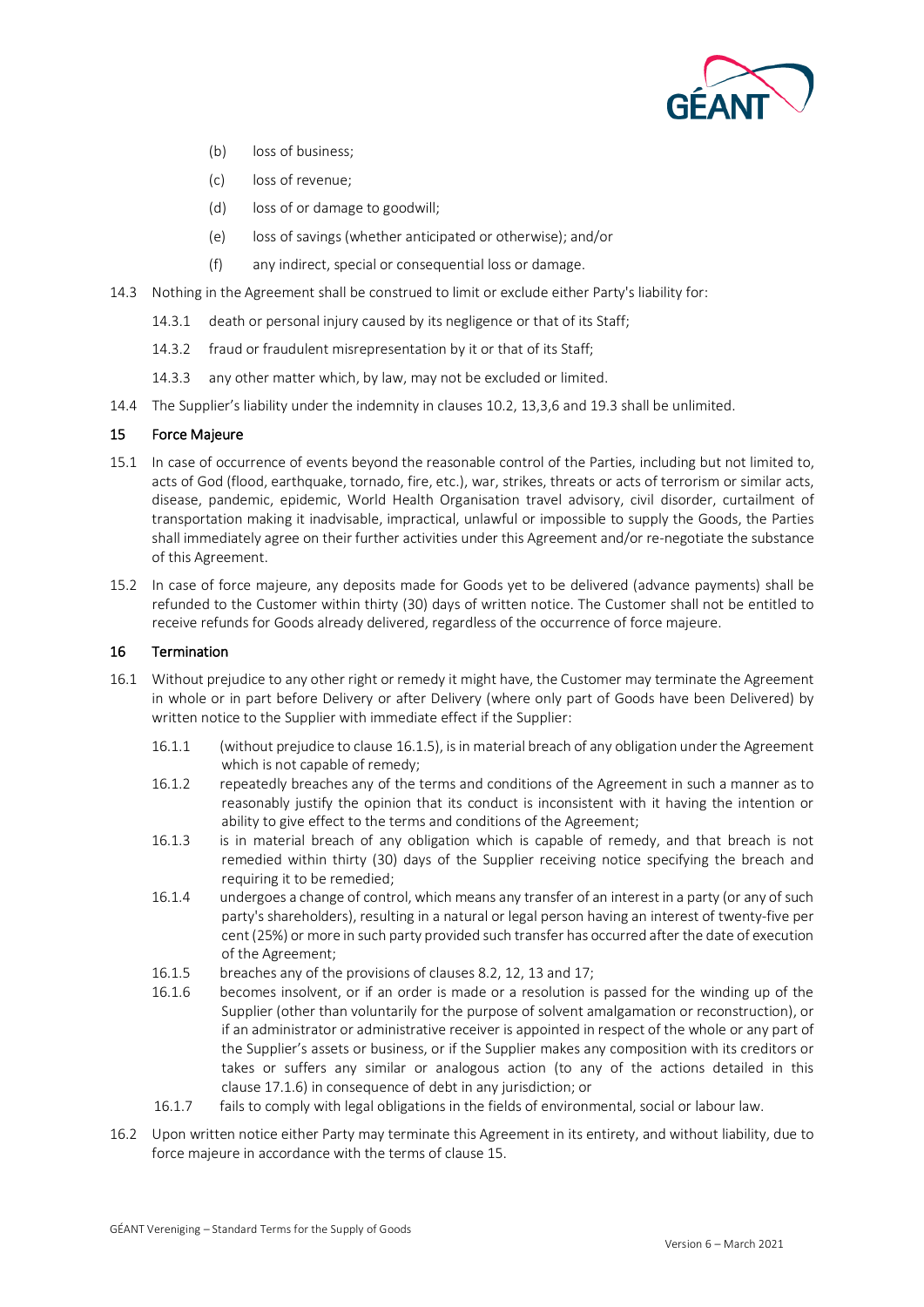

- 16.3 The Supplier shall notify the Customer as soon as practicable of any change of control as referred to in claus[e 16.1.4](#page-7-2) or any potential such change of control.
- <span id="page-8-0"></span>16.4 In addition to the Supplier's statutory rights, the Supplier may terminate the Agreement by written notice to the Customer if the Customer has not paid any undisputed amounts within ninety (90) days of them falling due.
- 16.5 Termination or expiry of the Agreement shall be without prejudice to the rights of either Party accrued prior to termination or expiry and shall not affect the continuing rights of the Parties under clauses [2,](#page-1-1) [3.2,](#page-1-2) [3.3,](#page-1-3) [8,](#page-4-2) 10, [11.2,](#page-5-3) [12,](#page-5-2) [13,](#page-6-0) [14,](#page-6-1) 16.6, 17.3[, 19](#page-9-0) an[d 20.7](#page-9-1) and any other term or condition of the Agreement that either expressly or by implication has effect after termination.
- 16.6 Upon termination or expiry of the Agreement, the Supplier shall:
	- 16.6.1 give all reasonable assistance to the Customer and any incoming supplier of Goods; and
	- 16.6.2 return all requested documents, information and data to the Customer as soon as reasonably practicable.

## <span id="page-8-1"></span>17 Compliance

- 17.1 The Supplier shall promptly notify the Customer of any health and safety hazards which may arise in connection with the performance of its obligations under the Agreement. The Customer shall promptly notify the Supplier of any health and safety hazards which may exist or arise at the Customer's premises and which may affect the Supplier in the performance of its obligations under the Agreement.
- 17.2 The Supplier shall:
	- 17.2.1 comply with the reasonable requirements of the Customer's security arrangements;
	- 17.2.2 comply with all the Customer's health and safety measures;
	- 17.2.3 notify the Customer immediately in the event of any incident occurring in the performance of its obligations under the Agreement on the Customer's premises where that incident causes any personal injury or damage to property which could give rise to personal injury;
	- 17.2.4 perform its obligations under the Agreement in accordance with all applicable equality Law and the Customer's equality and diversity policy as provided to the Supplier from time to time;
	- 17.2.5 take all reasonable steps to secure the observance of clause [17.2.4](#page-8-2) by all Staff; and
	- 17.2.6 supply the Goods and any packaging in accordance with the Customer's environmental policy as provided to the Supplier from time to time.
- <span id="page-8-3"></span><span id="page-8-2"></span>17.3 The Goods shall be packed and marked in a proper manner and in accordance with any instructions specified in the Purchase Order, any statutory requirements and any requirements of the carriers. All packaging materials shall be considered non-returnable. The Supplier shall indemnify the Customer against all actions, suits, claims, demands, losses, charges, costs and expenses which the Customer may suffer or incur as a result of, or in connection with, any breach of this clause [17.3.](#page-8-3)

## 18 Prevention of Fraud and Corruption

- <span id="page-8-4"></span>18.1 The Supplier shall not offer, give, or agree to give anything, to any person an inducement or reward for doing, refraining from doing, or for having done or refrained from doing, any act in relation to the obtaining or execution of the Agreement or for showing or refraining from showing favour or disfavour to any person in relation to the Agreement.
- 18.2 The Supplier shall take all reasonable steps, in accordance with good industry practice, to prevent fraud by the Staff and the Supplier (including its shareholders, members and directors) in connection with the Agreement and shall notify the Customer immediately if it has reason to suspect that any fraud has occurred or is occurring or is likely to occur.
- 18.3 If the Supplier or the Staff engages in conduct prohibited by clause [18.1](#page-8-4) or commits fraud in relation to the Agreement or any other contract with the Customer, the Customer may: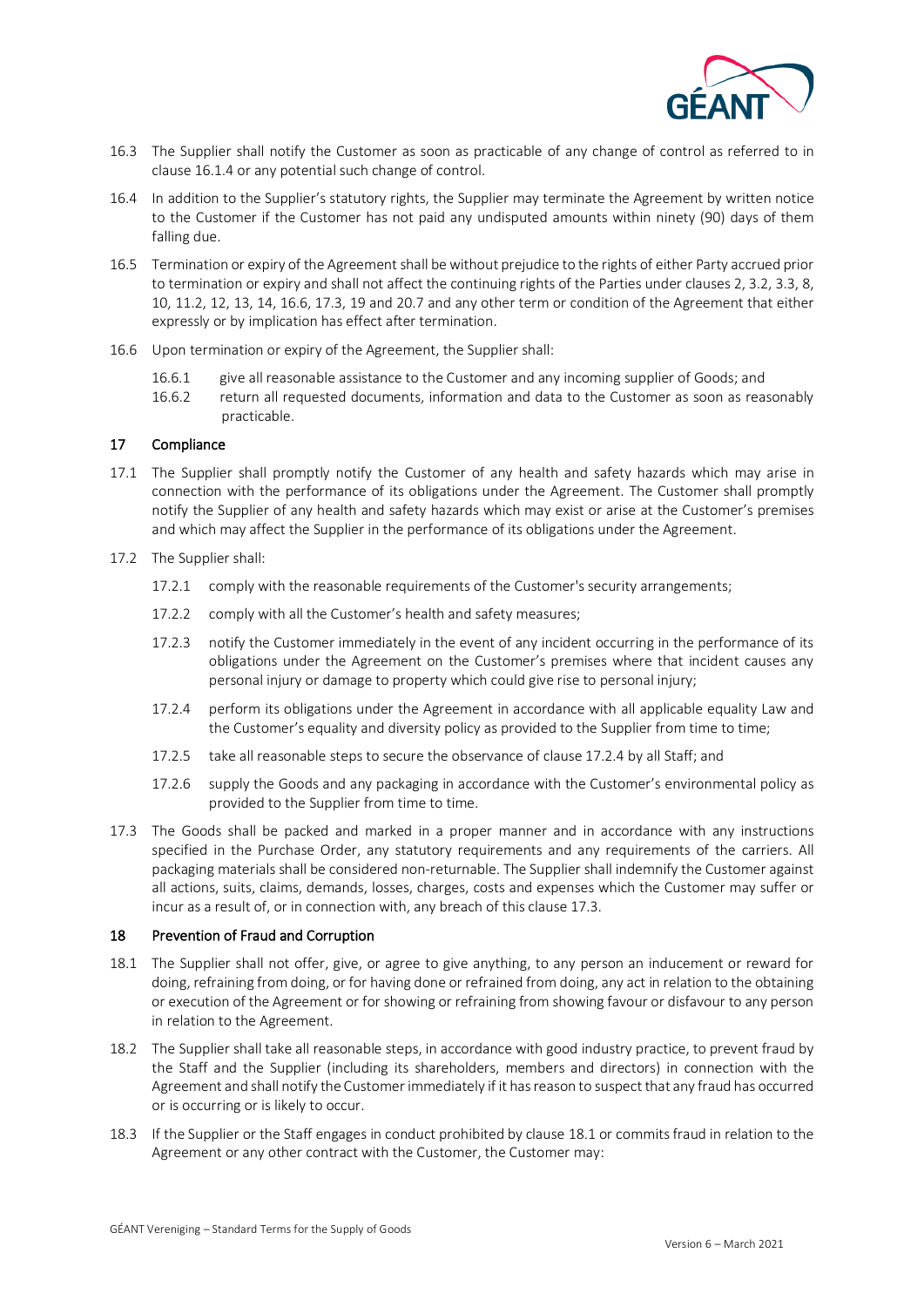

- 18.3.1 terminate the Agreement and recover from the Supplier the amount of any loss suffered by the Customer resulting from the termination, including the cost reasonably incurred by the Customer of making other arrangements for the supply of the Goods and any additional expenditure incurred by the Customer throughout the remainder of the Agreement; or
- 18.3.2 recover from the Supplier, in full, any other loss sustained by the Customer in consequence of any breach of this clause.

#### <span id="page-9-0"></span>19 Governing Law, Jurisdiction and Dispute Resolution

- 19.1 The validity, construction and performance of the Agreement, and all contractual and non-contractual matters arising out of it, shall be governed by Dutch law and shall be subject to the exclusive jurisdiction of the Dutch courts to which the Parties submit.
- 19.2 The Parties shall attempt in good faith to negotiate a settlement to any dispute between them arising out of or in connection with the Agreement and such efforts shall involve the escalation of the dispute to an appropriately senior representative of each Party.
- 19.3 If the dispute cannot be resolved by the Parties within one (1) month of being escalated, as referred to in clause 19.2, the dispute may by agreement between the Parties be referred to a neutral adviser or mediator (the "Mediator") chosen by agreement between the Parties. All negotiations connected with the dispute shall be conducted in confidence and without prejudice to the rights of the Parties in any further proceedings.
- 19.4 If the Parties fail to appoint a Mediator within one (1) month or fail to enter into a written agreement resolving the dispute within one (1) month of the Mediator being appointed, either Party may exercise any remedy it has under applicable law.

#### 20 General

- 20.1 Each of the Parties represents and warrants to the other that it has full capacity and authority, and all necessary consents, licences and permissions to enter into and perform its obligations under the Agreement, and that the Agreement is executed by its duly authorised representative.
- 20.2 A person who is not a party to the Agreement shall have no right to enforce any of its provisions which, expressly or by implication, confer a benefit on him, without the prior written agreement of the Parties.
- 20.3 The Agreement cannot be varied except in writing signed by a duly authorised representative of both the Parties.
- 20.4 The Agreement contains the whole agreement between the Parties and supersedes and replaces any prior written or oral agreements, representations or understandings between them. No general terms and conditions of either Party referred to in order confirmations, acknowledgements, delivery notes or elsewhere shall apply, unless expressly agreed in writing. The Parties confirm that they have not entered into the Agreement on the basis of any representation that is not expressly incorporated into the Agreement. Nothing in this clause shall exclude liability for fraud or fraudulent misrepresentation.
- 20.5 Any waiver or relaxation either partly, or wholly of any of the terms and conditions of the Agreement shall be valid only if it is communicated to the other Party in writing and expressly stated to be a waiver. A waiver of any right or remedy arising from a breach of contract shall not constitute a waiver of any right or remedy arising from any other breach of the Agreement.
- 20.6 The Agreement shall not constitute or imply any partnership, joint venture, agency, fiduciary relationship or other relationship between the Parties other than the contractual relationship expressly provided for in the Agreement. Neither Party shall have, nor represent that it has, any authority to make any commitments on the other Party's behalf.
- <span id="page-9-1"></span>20.7 Except as otherwise expressly provided by the Agreement, all remedies available to either Party for breach of the Agreement (whether under the Agreement, statute or common law) are cumulative and may be exercised concurrently or separately, and the exercise of one remedy shall not be deemed an election of such remedy to the exclusion of other remedies.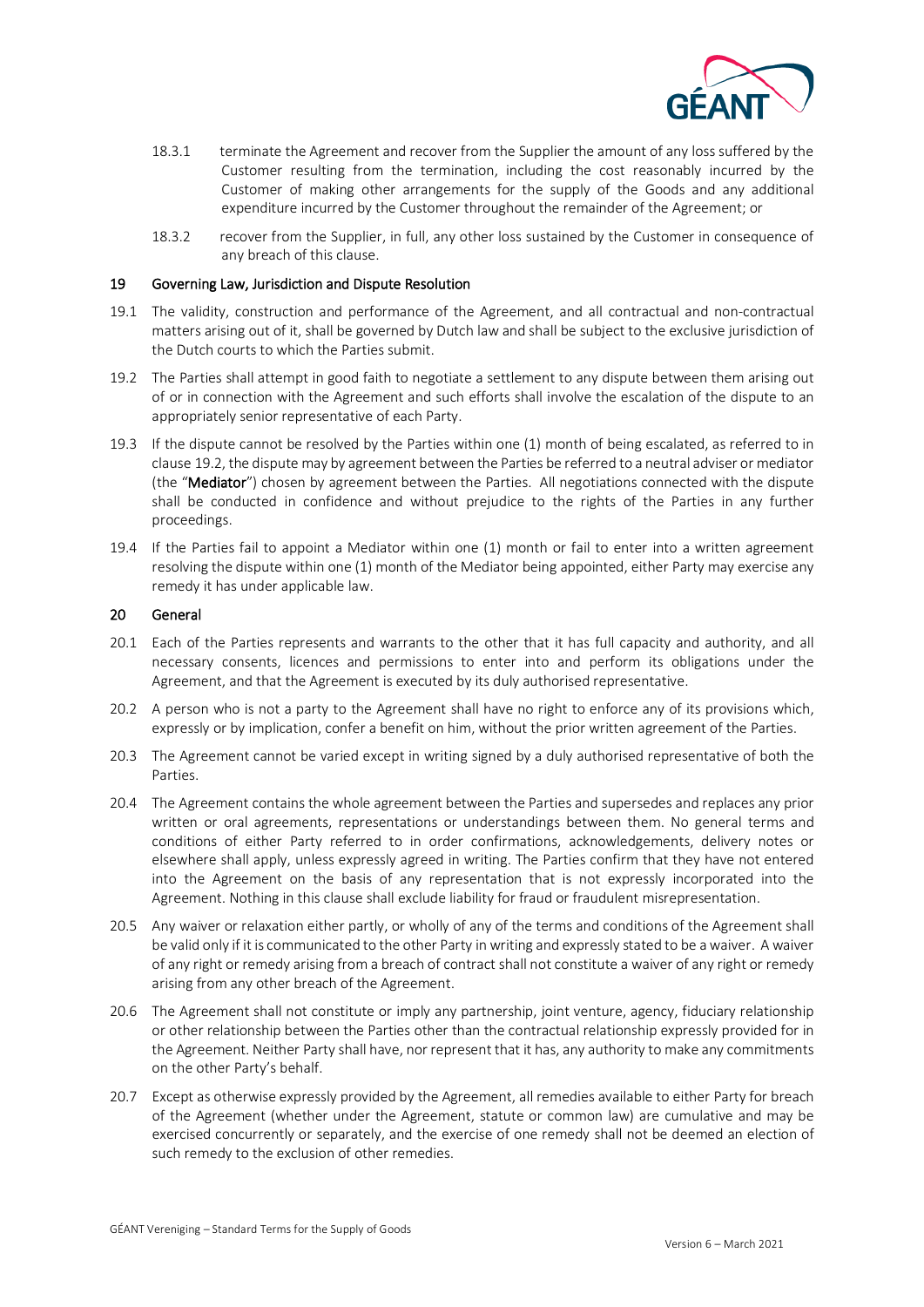

20.8 If any provision of the Agreement is prohibited by law or judged by a court to be unlawful, void or unenforceable, the provision shall, to the extent required, be severed from the Agreement and rendered ineffective as far as possible without modifying the remaining provisions of the Agreement, and shall not in any way affect any other circumstances of or the validity or enforcement of the Agreement.

#### 21 Notices

- <span id="page-10-1"></span>21.1 Any notice to be given under the Agreement shall be in writing and may be served by personal delivery, first class recorded or, subject to clause [21.3,](#page-10-0) e-mail to the address of the relevant Party set out in the Purchase Order, or such other address as that Party may from time to time notify to the other Party in accordance with this clause.
- 21.2 Notices served as above shall be deemed served on the Working Day of delivery provided delivery is before 5.00pm on a Working Day. Otherwise, delivery shall be deemed to occur on the next Working Day. An email shall be deemed delivered when sent unless an error message is received.
- <span id="page-10-0"></span>21.3 Notices under clause[s 15](#page-7-3) (Force Majeure) and [16](#page-7-4) (Termination) may be served by email only if the original notice is then sent to the recipient by personal delivery or recorded delivery in the manner set out in clause [21.1.](#page-10-1)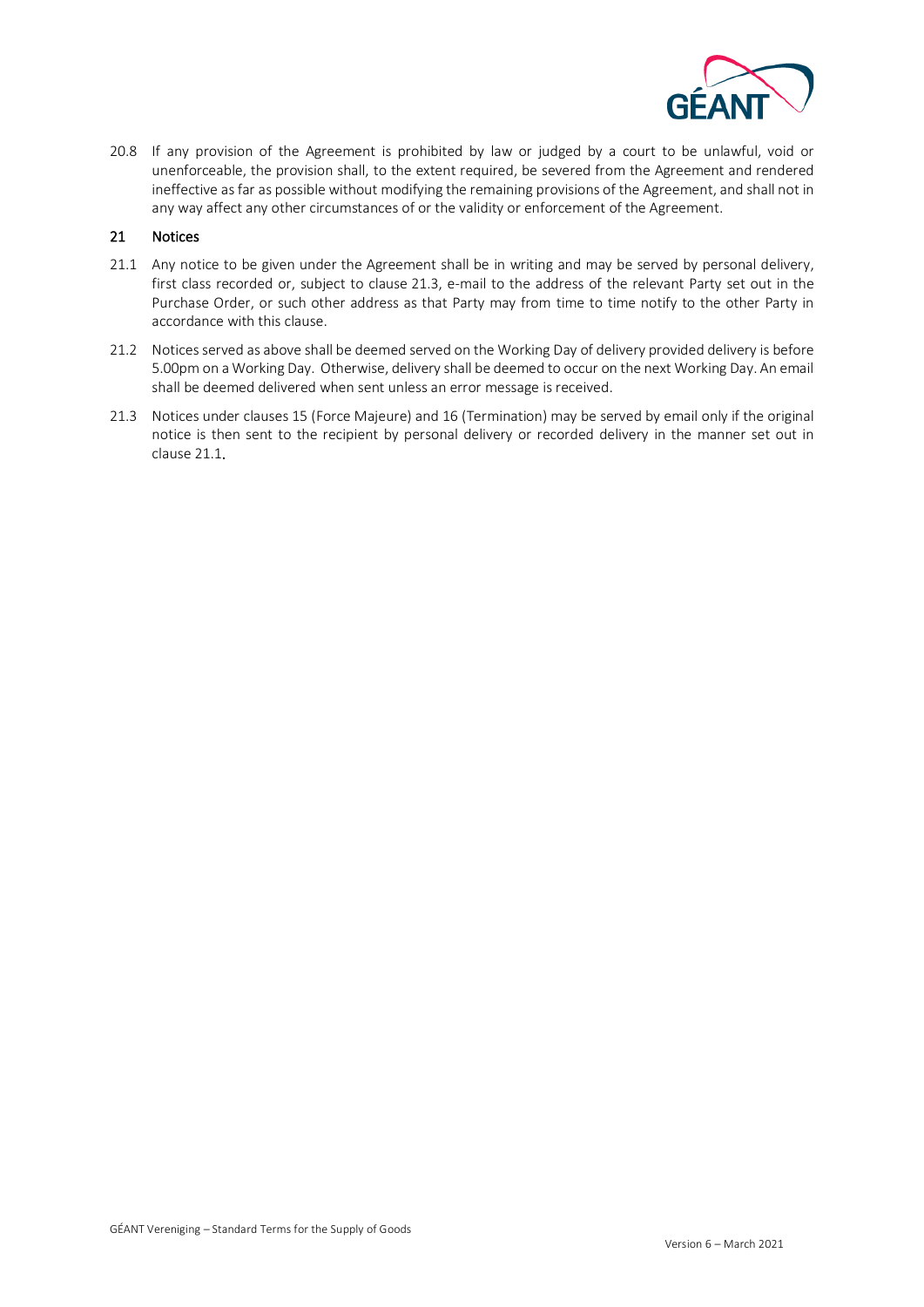

## Annex 1 - Charges

As per the relevant Purchase Order documentation